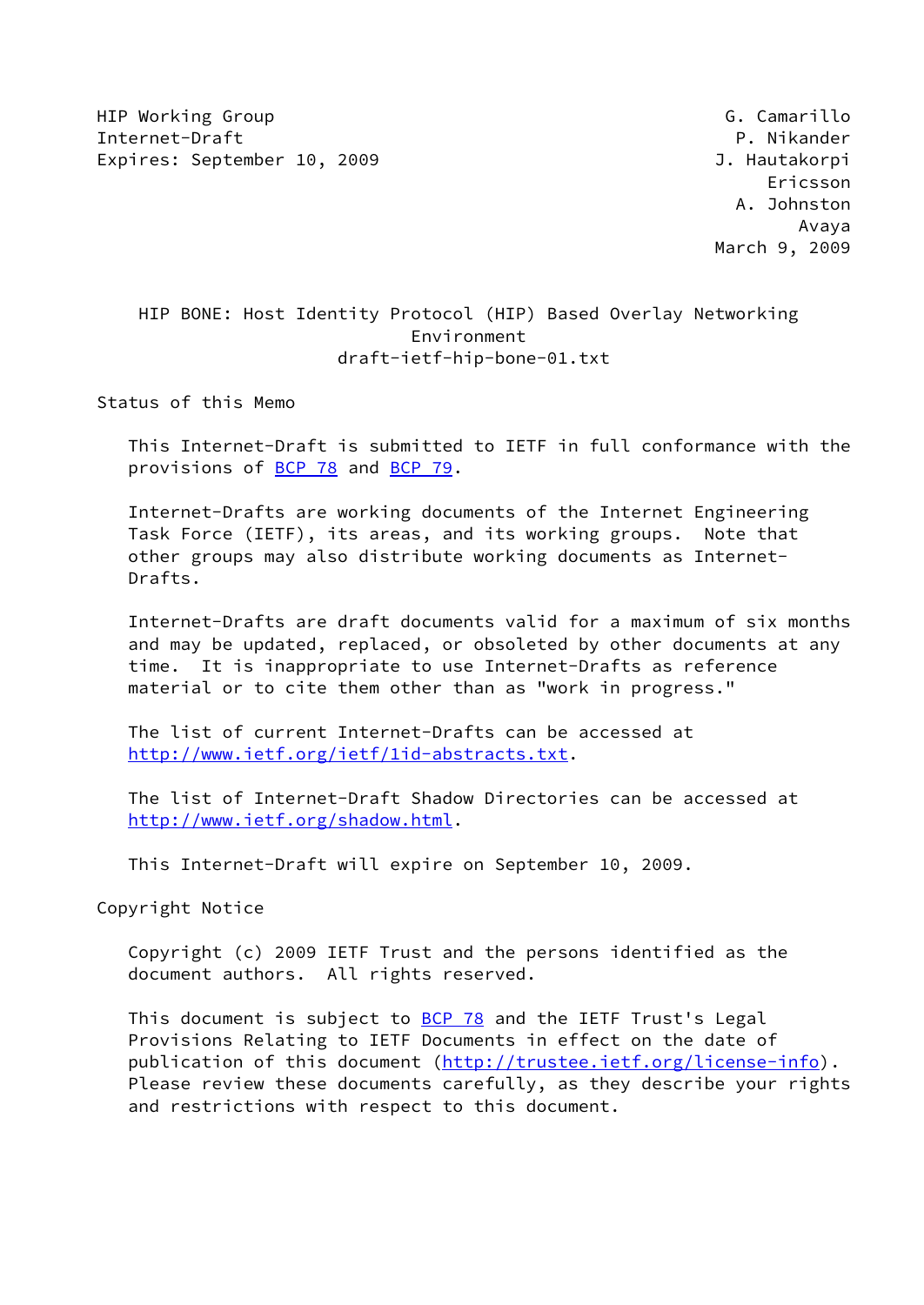# Internet-Draft **HIP BONE** March 2009

# Abstract

 This document specifies a framework to build HIP (Host Identity Protocol)-based overlay networks. This framework uses HIP to perform connection management. Other functions, such as data storage and retrieval or overlay maintenance, are implemented using protocols other than HIP. These protocols are loosely referred to as peer protocols.

# Table of Contents

| $\perp$ .                                                         |  |  |
|-------------------------------------------------------------------|--|--|
| 2.                                                                |  |  |
|                                                                   |  |  |
| $2.1.1.$ Identifier Format 4                                      |  |  |
| 2.1.2. HIP Base Exchange 4                                        |  |  |
| 2.1.3. Locator Management 5                                       |  |  |
|                                                                   |  |  |
|                                                                   |  |  |
|                                                                   |  |  |
| $2.3.2$ . Identifier Assignment and Authentication 6              |  |  |
| $2.3.3.$ Connection Security 7                                    |  |  |
| $2.4$ . HIP Deployability and Legacy Applications 8               |  |  |
|                                                                   |  |  |
| $\underline{3.1}$ . Peer ID Assignment and Bootstrap 9            |  |  |
| $\underline{3.2}$ . Connection Establishment 10                   |  |  |
| $3.3.$ Lightweight Message Exchanges 11                           |  |  |
| $3.4$ . HIP BONE Instantiation 11                                 |  |  |
| 4. Advantages of Using HIP BONE 12                                |  |  |
| $\underline{5}$ . RELOAD-based HIP BONE Instance Specification 12 |  |  |
|                                                                   |  |  |
| $5.2$ . Peer ID to ORCHID Transformation 13                       |  |  |
| 5.3. Mapping between Protocol Primitives and HIP Messages 13      |  |  |
| 6. Architectural Considerations 13                                |  |  |
| $\mathbf{I}$ .                                                    |  |  |
| 8.                                                                |  |  |
| 9.                                                                |  |  |
|                                                                   |  |  |
|                                                                   |  |  |
|                                                                   |  |  |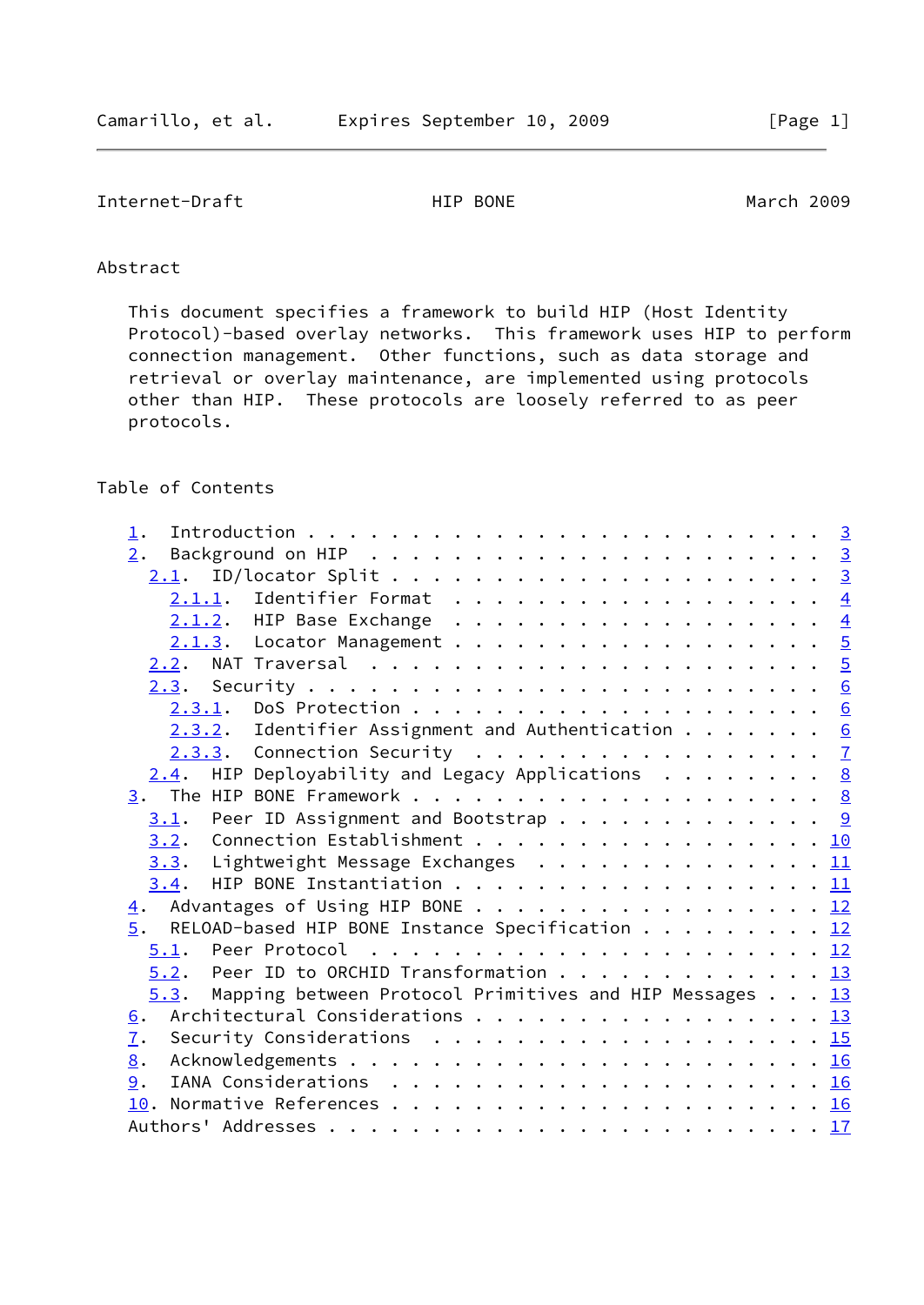Camarillo, et al. Expires September 10, 2009 [Page 2]

<span id="page-2-1"></span>Internet-Draft **HIP BONE** HIP BONE March 2009

<span id="page-2-0"></span>[1](#page-2-0). Introduction

The Host Identity Protocol (HIP) [\[RFC5201](https://datatracker.ietf.org/doc/pdf/rfc5201)] defines a new name space between the network and transport layers. HIP provides upper layers with mobility, multihoming, NAT (Network Address Translation) traversal, and security functionality. HIP implements the so called identifier/locator (ID/locator) split, which implies that IP addresses are only used as locators, not as host identifiers. This split makes HIP a suitable protocol to build overlay networks that implement identifier-based overlay routing over IP networks, which in turn implement locator-based routing.

The remainder of this document is organized as follows. [Section 2](#page-2-2) provides background information on HIP. [Section 3](#page-8-0) describes the HIP BONE (HIP-Based Overlay Networking Environment) framework. [Section 4](#page-12-0) discusses some of the advantages derived from using the HIP BONE framework. [Section 5](#page-13-0) contains the RELOAD-based HIP BONE instance specification. Finally, before the customary sections, [Section 6](#page-14-0) attempts to put the presented proposal into a larger architectural context.

### <span id="page-2-2"></span>[2](#page-2-2). Background on HIP

 This section provides background on HIP. Given the tutorial nature of this section, readers that are familiar with what HIP provides and how HIP works may want to skip it. All descriptions contain references to the relevant HIP specifications where readers can find detailed explanations on the different topics discussed in this section.

### <span id="page-2-3"></span>[2.1](#page-2-3). ID/locator Split

 In an IP network, IP addresses typically serve two roles: they are used as host identifiers and as host locators. IP addresses are locators because a given host's IP address indicates where in the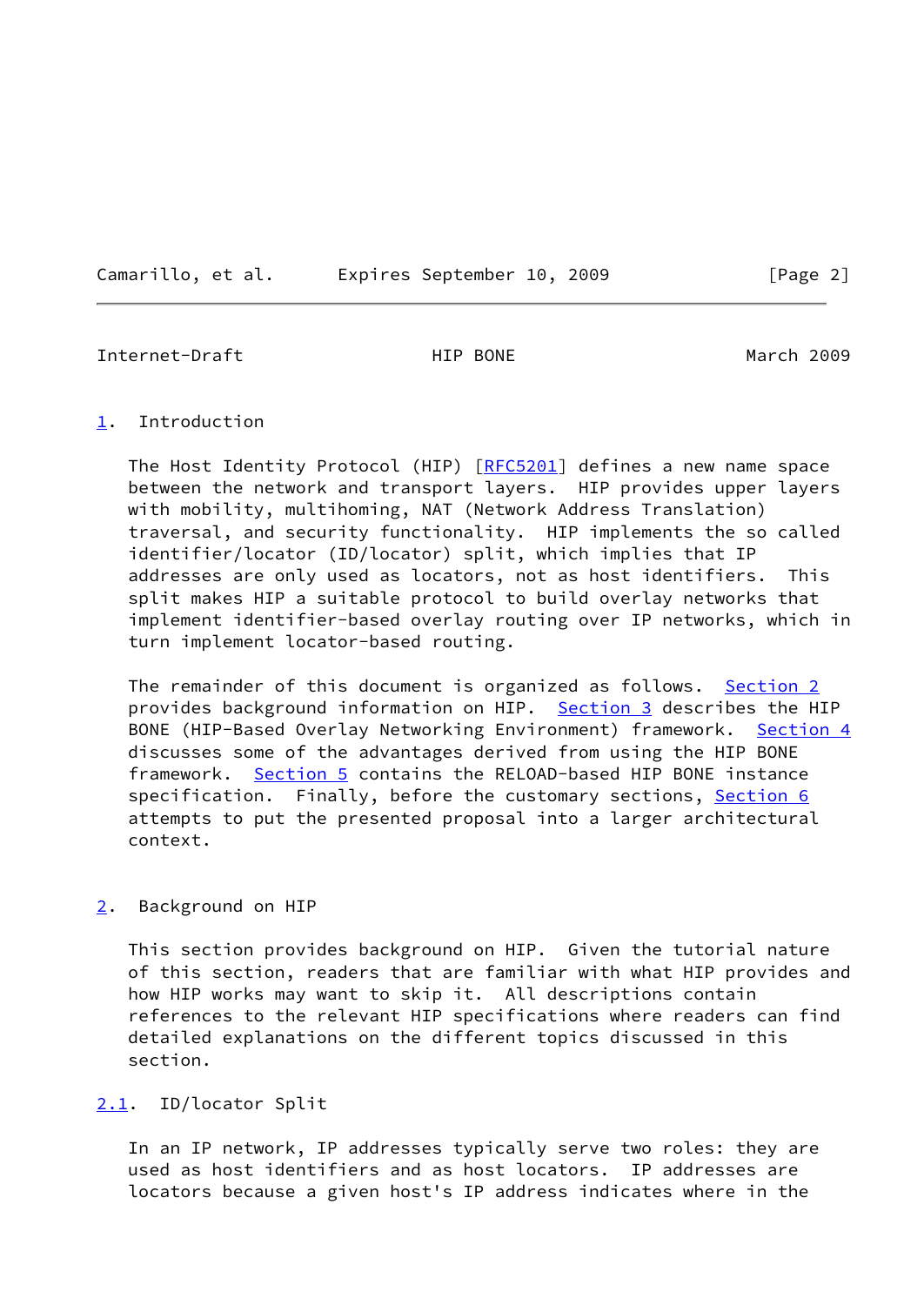network that host is located. IP networks route based on these locators. Additionally, IP addresses are used to identify remote hosts. The simultaneous use of IP addresses as host identifiers and locators makes mobility and multihoming complicated. For example, when a host opens a TCP connection, the host identifies the remote end of the connection by the remote IP address (plus port). If the remote host changes its IP address, the TCP connection will not survive, since the transport layer identifier of the remote end of the connection has changed.

 Mobility solutions such as Mobile IP keep the remote IP address from changing so that it can still be used as an identifier. HIP, on the

| Camarillo, et al. |  | Expires September 10, 2009 |  |  | [Page 3] |  |  |
|-------------------|--|----------------------------|--|--|----------|--|--|
|-------------------|--|----------------------------|--|--|----------|--|--|

<span id="page-3-1"></span>Internet-Draft **HIP BONE** March 2009

 other hand, uses IP addresses as only locators and defines a new identifier space. This approach is referred to as the ID/locator split and makes the implementation of mobility and multihoming more natural. In the previous example, the TCP connection would be bound to the remote host's identifier, which would not change when the remote hosts moves to a new IP address (i.e., to a new locator). The TCP connection is able to survive locator changes because the remote host's identifier does not change.

<span id="page-3-0"></span>[2.1.1](#page-3-0). Identifier Format

 HIP uses 128-bit ORCHIDs (Overlay Routable Cryptographic Hash Identifiers) [\[RFC4843](https://datatracker.ietf.org/doc/pdf/rfc4843)] as identifiers. ORCHIDs look like IPv6 addresses but cannot collide with regular IPv6 addresses because ORCHID spaces are registered with the IANA. That is, a portion of the IPv6 address space is reserved for ORCHIDs. The ORCHID specification allows the creation of multiple disjoint identifier spaces. Each such space is identified by a separate Context Identifier. The Context Identifier can be either drawn implicitly from the context the ORCHID is used in or carried explicitly in a protocol.

HIP defines a native socket API  $[I-D.iett-hip-native-api]$  that applications can use to establish and manage connections. Additionally, HIP can also be used through the traditional IPv4 and IPv6 TCP/IP socket APIs. [Section 2.4](#page-7-1) describes how an application using these traditional APIs can make use of HIP. Figure 1 shows all these APIs between the application and the transport layers.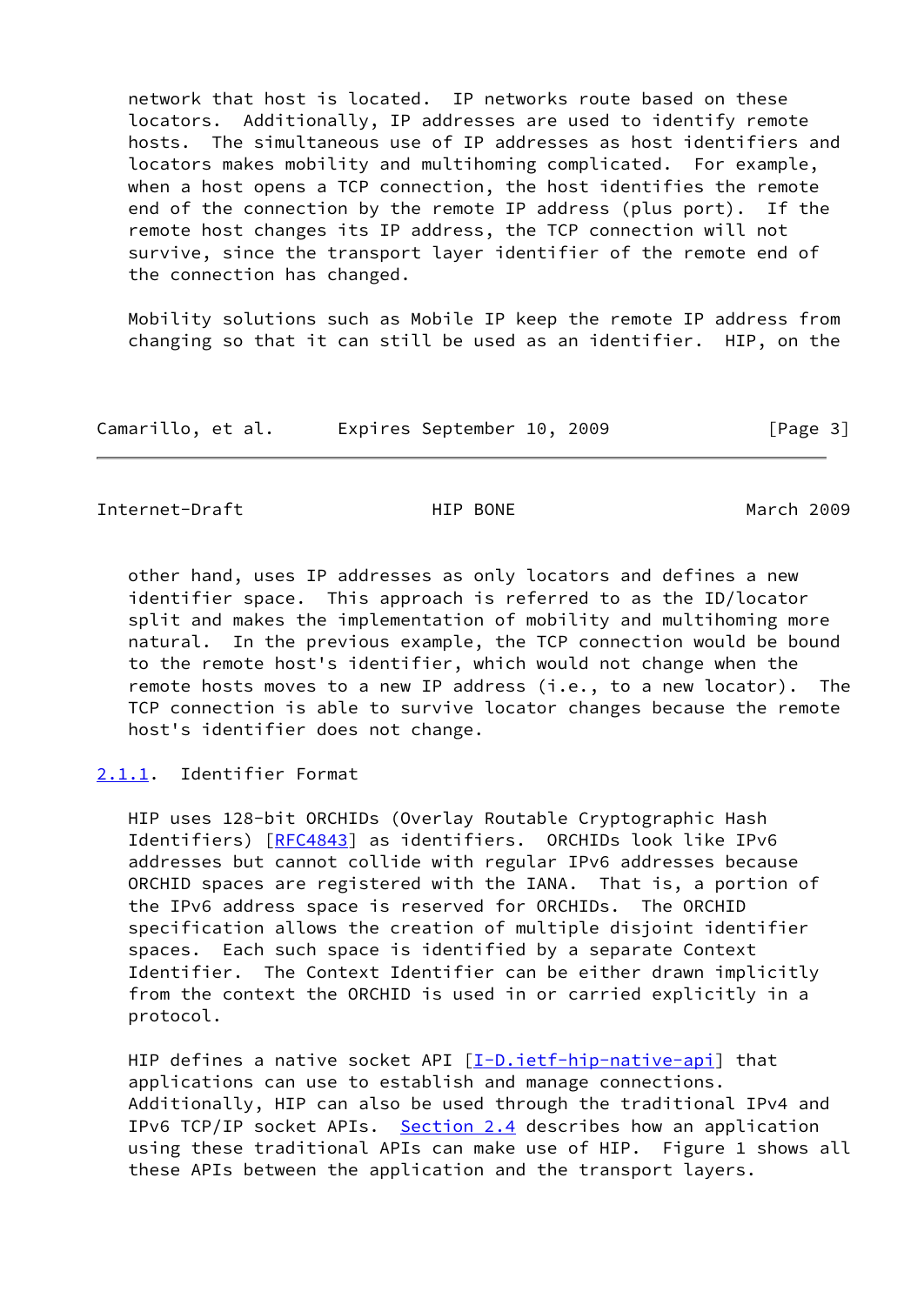

Figure 1: HIP API

<span id="page-4-0"></span>[2.1.2](#page-4-0). HIP Base Exchange

 Before two HIP hosts exchange upper-layer traffic, they perform a four-way handshake that is referred to as the HIP base exchange. Figure 2 illustrates the HIP base exchange. The initiator sends an I1 packet and receives an R1 packet from the responder. After that, the initiator sends an I2 packet and receives an R2 packet from the

| Camarillo, et al. | Expires September 10, 2009 |  | [Page 4] |  |
|-------------------|----------------------------|--|----------|--|
|                   |                            |  |          |  |

<span id="page-4-1"></span>Internet-Draft HIP BONE March 2009

responder.

Initiator Responder



Figure 2: HIP base exchange

 Of course, the initiator needs the responder's locator (or locators) in order to send its I1 packet. The initiator can obtain locators for the responder in multiple ways. For example, according to the current HIP specifications the initiator can get the locators directly from the DNS [[RFC5205](https://datatracker.ietf.org/doc/pdf/rfc5205)] or indirectly by sending packets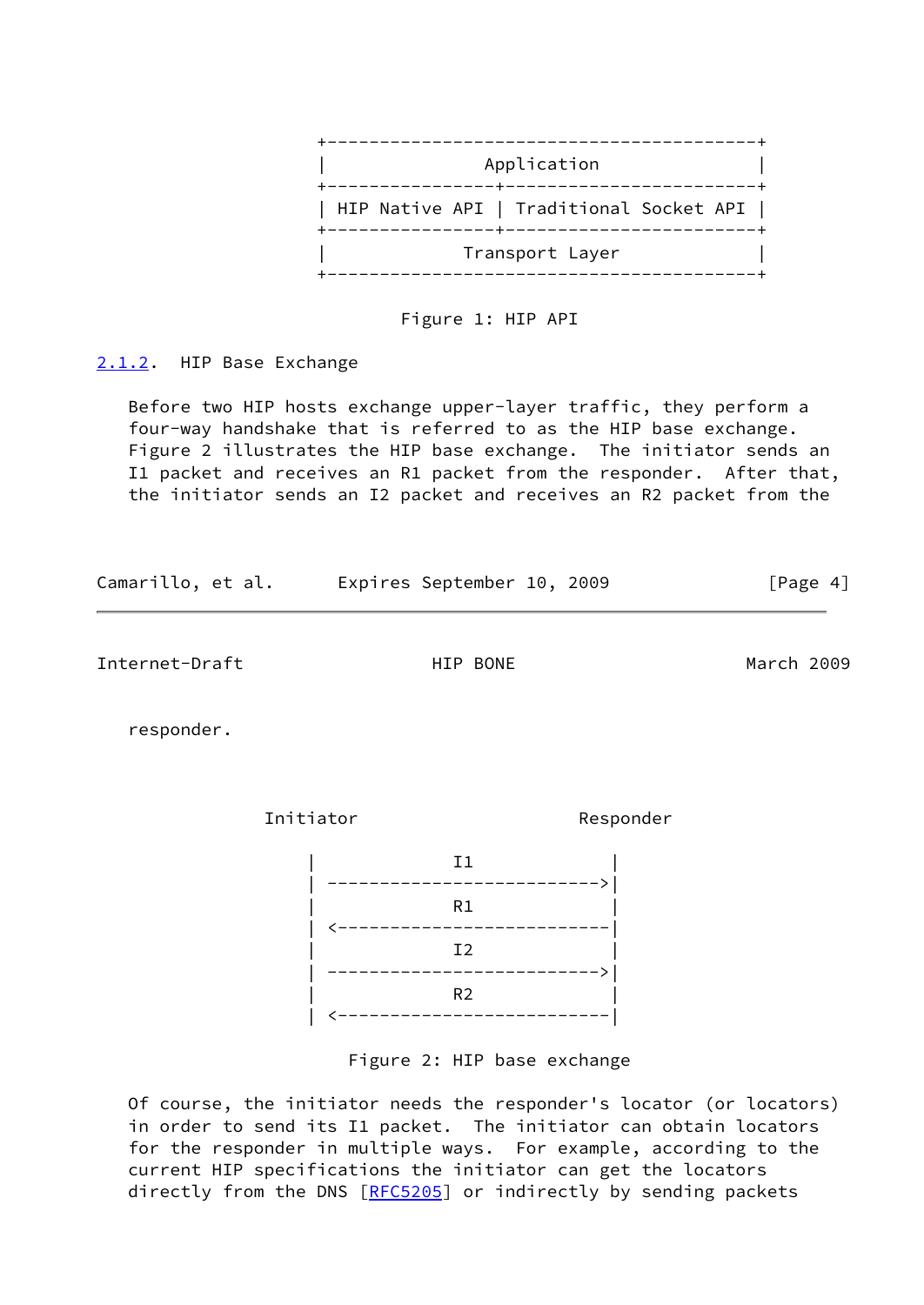through a HIP rendezvous server [\[RFC5204](https://datatracker.ietf.org/doc/pdf/rfc5204)]. However, as an architecture HIP is open ended, and allows the locators to be obtained by any means (e.g., from packets traversing an overlay network or as part of the candidate address collection process in a NAT traversal scenario).

### <span id="page-5-0"></span>[2.1.3](#page-5-0). Locator Management

 Once a HIP connection between two hosts has been established with a HIP base exchange, the hosts can start exchanging higher-layer traffic. If any of the hosts changes its set of locators, it runs an update exchange [\[RFC5206](https://datatracker.ietf.org/doc/pdf/rfc5206)], which consists of three messages. If a host is multihomed, it simply provides more than one locator in its exchanges. However, if both of the end points move at the same time, or through some other reason both lose track of the peers' currently active locators, they need to resort to using a rendezvous server or getting new peer locators by some other means.

### <span id="page-5-1"></span>[2.2](#page-5-1). NAT Traversal

 HIP's NAT traversal mechanism is based on ICE (Interactive Connectivity Establishment) [\[I-D.ietf-mmusic-ice](#page-18-1)]. Hosts gather address candidates and, as part of the HIP base exchange, hosts perform an ICE offer/answer exchange where they exchange their respective address candidates. Hosts perform end-to-end STUN [\[RFC5389](https://datatracker.ietf.org/doc/pdf/rfc5389)] based connectivity checks in order to discover which

| Camarillo, et al. |  | Expires September 10, 2009 |  |  | [Page 5] |
|-------------------|--|----------------------------|--|--|----------|
|-------------------|--|----------------------------|--|--|----------|

<span id="page-5-3"></span>Internet-Draft HIP BONE March 2009

address candidate pairs yield connectivity.

 Even though, architecturally, HIP lies below the transport layer (i.e., HIP packets are carried directly in IP packets), in presence of NATs, HIP sometimes needs to be tunneled in a transport protocol (i.e., HIP packets are carried by a transport protocol such as UDP).

### <span id="page-5-2"></span>[2.3](#page-5-2). Security

 Security is an essential part of HIP. The following sections describe the security-related functionality provided by HIP.

<span id="page-5-4"></span>[2.3.1](#page-5-4). DoS Protection

HIP provides protection against DoS (Denial of Service) attacks by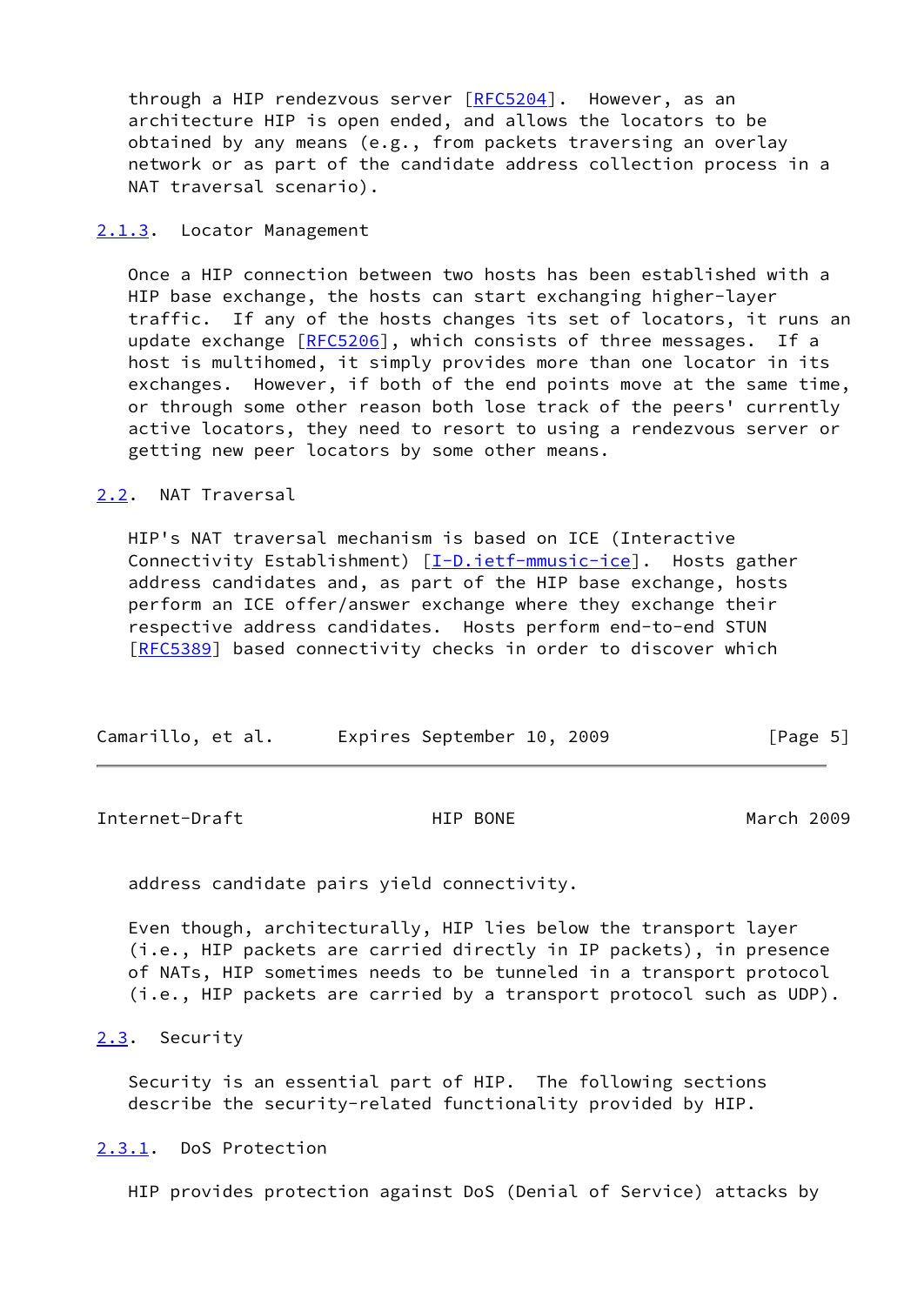having initiators resolve a cryptographic puzzle before the responder stores any state. On receiving an I1 packet, a responder sends a pre-generated R1 packet that contains a cryptographic puzzle and deletes all the state associated with the processing of this I1 packet. The initiator needs to resolve the puzzle in the R1 packet in order to generate an I2 packet. The difficulty of the puzzle can be adjusted so that, if a receiver is under a DoS attack, it can increase the difficulty of its puzzles.

 On receiving an I2 packet, a receiver checks that the solution in the packet corresponds to a puzzle generated by the receiver and that the solution is correct. If it is, the receiver processes the I2 packet. Otherwise, it silently discards it.

 In an overlay scenario, there are multiple ways how this mechanism can be utilised within the overlay. One possibility is to cache the pre-generated R1 packets within the overlay and let the overlay directly respond with R1s to I1s. In that way the responder is not bothered at all until the initiator sends an I2 packet, with the puzzle solution. Furthermore, a more sophisticated overlay could verify that an I2 packet has a correctly solved puzzle before forwarding the packet to the responder.

<span id="page-6-0"></span>[2.3.2](#page-6-0). Identifier Assignment and Authentication

As discussed earlier, HIP uses ORCHIDs [\[RFC4843](https://datatracker.ietf.org/doc/pdf/rfc4843)] as the main representation identifiers. Potentially, HIP can use different types of ORCHIDs as long as the probability of finding collisions (i.e., two nodes with the same ORCHID) is low enough. One way to completely avoid this type of collision is to have a central authority generate and assign ORCHIDs to nodes. To secure the binding between ORCHIDs and any higher-layer identifiers, every time the central authority assigns an ORCHID to a node, it also generates and signs a

| Camarillo, et al. | Expires September 10, 2009 |  | [Page 6] |
|-------------------|----------------------------|--|----------|
|-------------------|----------------------------|--|----------|

<span id="page-6-1"></span>Internet-Draft HIP BONE March 2009

 certificate stating who is the owner of the ORCHID. The owner of the ORCHID then includes the corresponding certificate in its R1 (when acting as responder) and I2 packets (when acting initiator) to prove that it is actually allowed to use the ORCHID and, implicitly, the associated public key.

 Having a central authority works well to completely avoid collisions. However, having a central authority is impractical in some scenarios.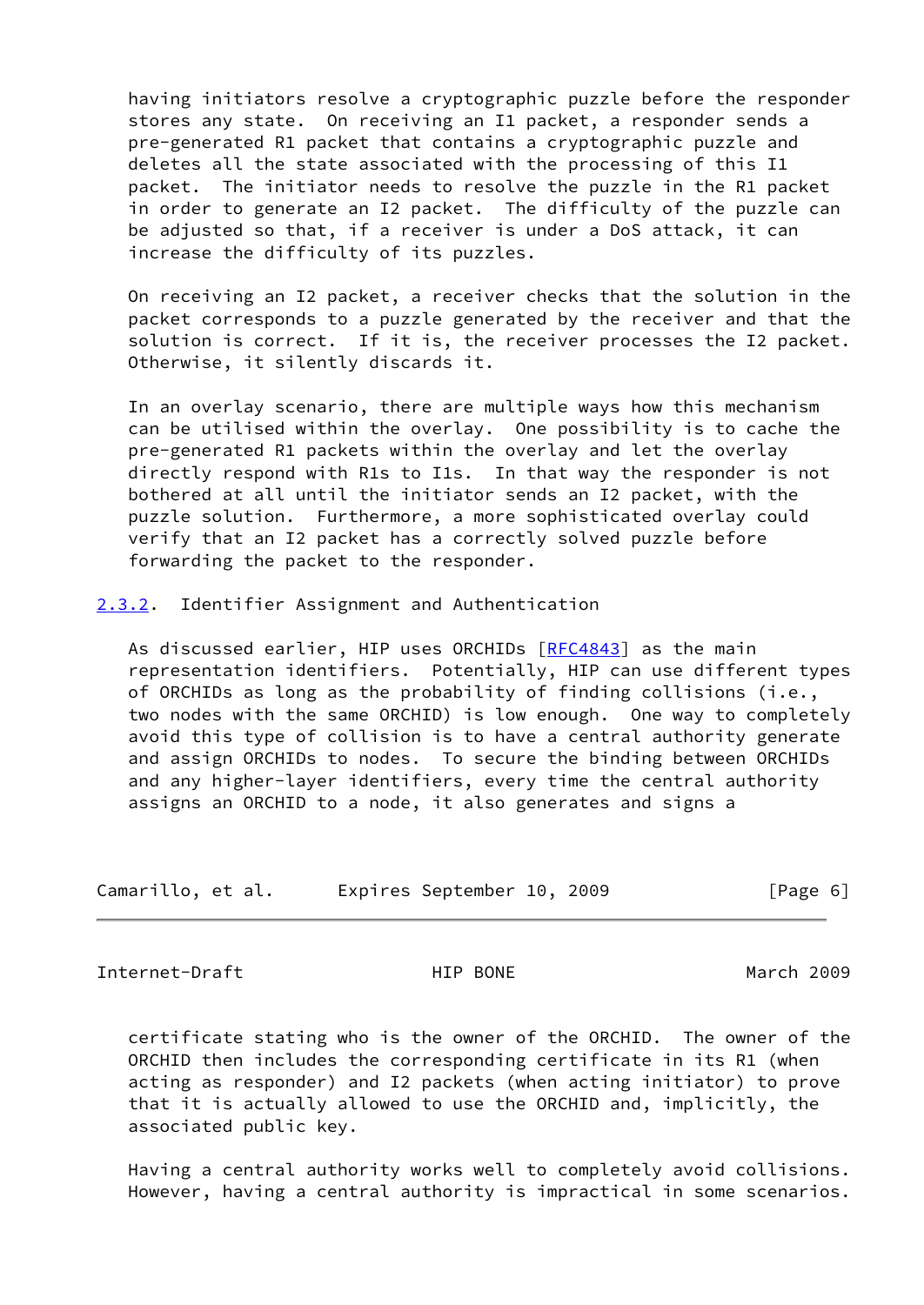As defined today, HIP systems generally use a self-certifying ORCHID type called HIT (Host Identity Tag) that does not require a central authority (but still allows one to be used).

 A HIT is the hash of a node's public key. A node proves that it has the right to use a HIT by showing its ability to sign data with its associated private key. This scheme is secure due to the so called second-preimage resistance property of hash functions. That is, given a fixed public key K1, finding a different public key K2 such that hash(K1) = hash(K2) is computationally very hard. Optimally, a preimage attack on the 100-bit hash function used in ORCHIDs will take an order of 2^100 operations to be successful, and can be expected to take in the average 2^99 operations. Given that each operation requires the attacker to generate a new key pair, the attack is completely impractical (see [[RFC4843](https://datatracker.ietf.org/doc/pdf/rfc4843)]).

 HIP nodes using HITs as ORCHIDs do not typically use certificates during their base exchanges. Instead, the use a leap-of-faith mechanism, similar to SSH, whereby a node authenticates somehow remote nodes the first time they connect it and, then, remembers their public keys. While user-assisted leap-of-faith (such as in SSH) can be used to facilitate a human-operated offline path (such as a telephone call), automated leap-of-faith can be combined with a reputation management system to create an incentive to behave. However, such considerations go well beyond the current HIP architecture and even beyond this proposal. For the purposes of the present document, we merely want to point out that architecturally HIP supports both self-generated opportunistic identifiers and administratively assigned ones.

### <span id="page-7-0"></span>[2.3.3](#page-7-0). Connection Security

 Once two nodes complete a base exchange between them, the traffic they exchange is encrypted and integrity protected. The security mechanism used to protect the traffic is IPsec ESP [[RFC5202\]](https://datatracker.ietf.org/doc/pdf/rfc5202). However, there is ongoing work to specify how to use different protection mechanisms.

Camarillo, et al. Expires September 10, 2009 [Page 7]

<span id="page-7-2"></span>Internet-Draft HIP BONE March 2009

<span id="page-7-1"></span>[2.4](#page-7-1). HIP Deployability and Legacy Applications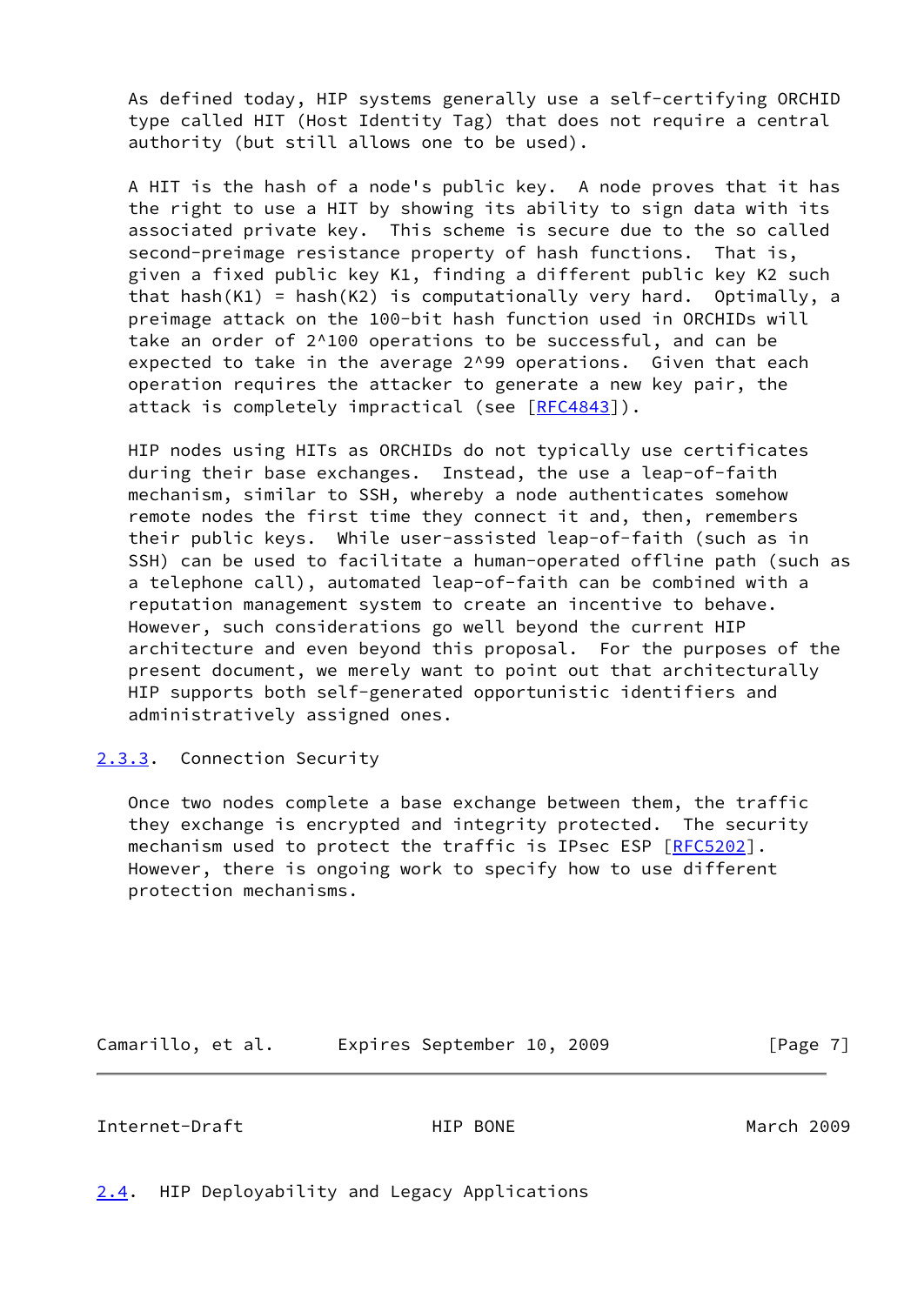As discussed earlier, HIP defines a native socket API [\[I-D.ietf-hip-native-api](#page-17-4)] that applications can use to establish and manage connections. New applications can implement this API to get full advantage of HIP. However, in most cases, legacy (i.e., non-HIP aware) applications [\[RFC5338](https://datatracker.ietf.org/doc/pdf/rfc5338)] can use HIP through the traditional IPv4 and IPv6 socket APIs.

 The idea is that when a legacy IPv6 application tries and obtains a remote host's IP address (e.g., by querying the DNS) the DNS resolver passes the remote host's ORCHID (which was also stored in the DNS) to the legacy application. At the same time, the DNS resolver stores stores the remote host's IP address internally at the HIP module. Since the ORCHID looks like an IPv6 address, the legacy application treats it as such. It opens a connection (e.g., TCP) using the traditional IPv6 socket API. The HIP module running in the same host as the legacy application intercepts this call somehow (e.g., using an interception library or setting up the host's routing tables so that the HIP module receives the traffic) and runs HIP (on behalf of the legacy application) towards the IP address corresponding to the ORCHID. This mechanism works well in almost all cases. However, applications involving referrals (i.e., passing of IPv6 addresses between applications) present issues, to be discussed in **Section 3**  below. Additionally, management applications that care about the exact IP address format may not work well with such straigthforward approach.

 In order to make HIP work through the traditional IPv4 socket API, the HIP module passes an LSI (Local Scope Identifier), instead of a regular IPv4 address, to the legacy IPv4 application. The LSI looks like an IPv4 address, but is locally bound to an ORCHID. That is, when the legacy application uses the LSI in a socket call, the HIP module intercepts it and replaces the LSI with its corresponding ORCHID. Therefore, LSIs always have local scope. They do not have any meaning outside the host running the application. The ORCHID is used on the wire; not the LSI. In the referral case, if it is not possible to rewrite the application level packets to use ORCHIDs instead of LSIs, it may be hard to make IPv4 referrals work in Internet-wide settings. IPv4 LSIs have been succesfully used in existing HIP deployments within a single corporate network.

<span id="page-8-0"></span>[3](#page-8-0). The HIP BONE Framework

An overlay typically requires three types of operations: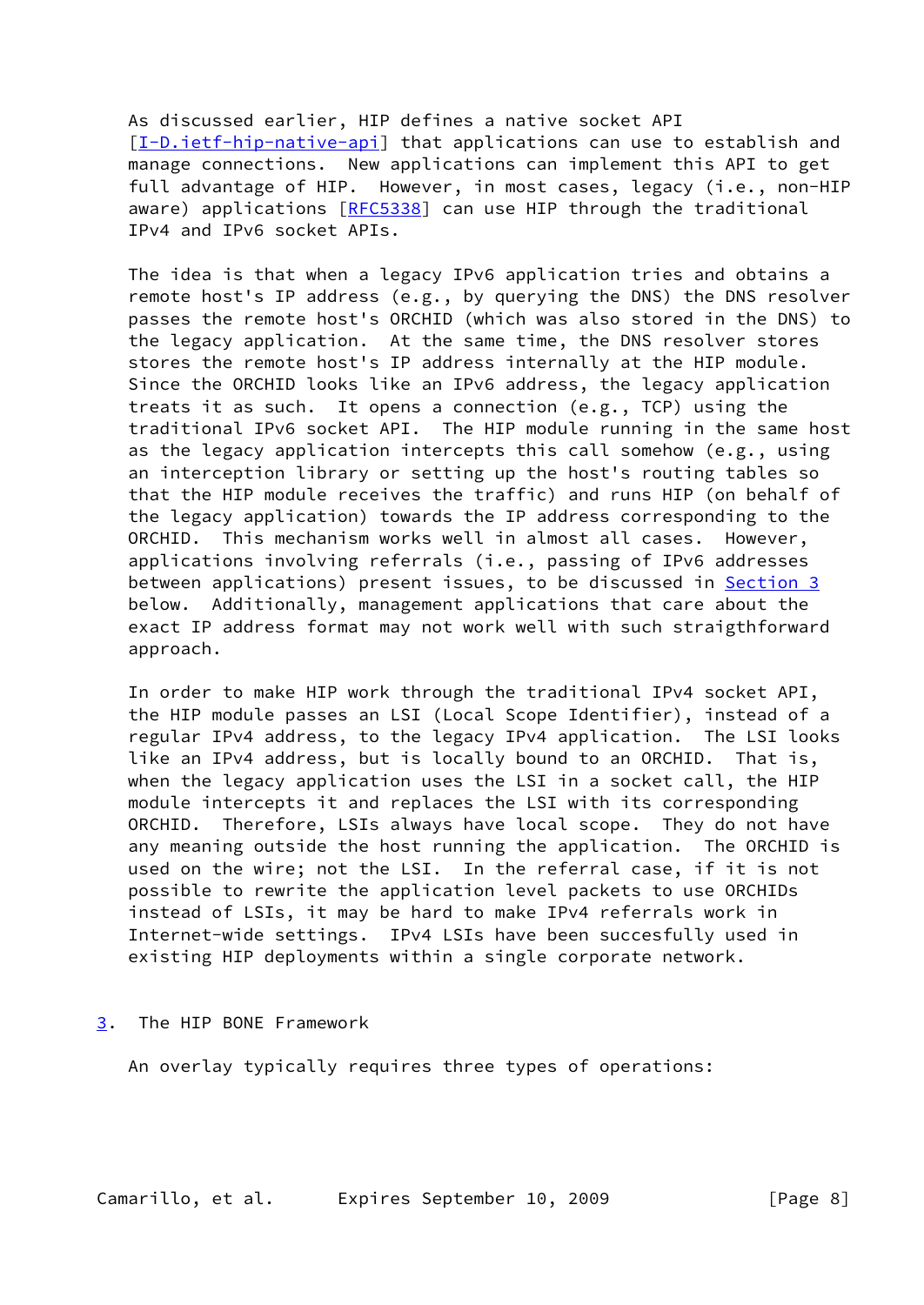### <span id="page-9-1"></span>Internet-Draft HIP BONE March 2009

o overlay maintenance.

- o data storage and retrieval.
- o connection management.

 Overlay maintenance operations deal with nodes joining and leaving the overlay and with the maintenance of the overlay's routing tables. Data storage and retrieval operations deal with nodes storing, retrieving, and removing information in or from the overlay. Connection management operations deal with the establishment of connections and the exchange of lightweight messages among the nodes of the overlay, potentially in the presence of NATs.

 The HIP BONE framework uses HIP to perform connection management. Data storage and retrieval and overlay maintenance are to be implemented using protocols other than HIP. For lack of a better name, these protocols are referred to as peer protocols.

 HIP BONE is a generic framework that allows the use of different peer protocols. A particular HIP BONE instance uses a particular peer protocol. The details on how to implement a HIP BONE using a given peer protocol need to be specified in a, so called, HIP BONE instance specification. [Section 3.4](#page-11-2) discusses what details need to be specified by HIP BONE instance specifications. [Section 5](#page-13-0) contains the RELOAD-based HIP BONE instance specification.

<span id="page-9-0"></span>[3.1](#page-9-0). Peer ID Assignment and Bootstrap

 Nodes in an overlay are primarily identified by their Peer IDs. (Note that the Peer ID concept here is a peer-layer protocol concept, distinct from the HIP-layer node identifiers. Peer IDs may be long, may have some structure, and may consist of multiple parts.) Overlays typically have an enrollment server that can generate Peer IDs, or at least some part of the Peer ID, and sign certificates. A certificate generated by an enrollment server authorizes a particular user to use a particular Peer ID in a particular overlay. The way users and overlays are identified and the format for Peer IDs are defined by the peer protocol.

 The enrollment server of an overlay that were to use plain public keys as Peer IDs could just authorize users to use the public keys and HITs associated to their nodes. This works well as long as the enrollment server is the one generating the public/private key pairs for all those nodes. If the enrollment server authorizes users to use HITs that are generated directly by the nodes themselves, the system is open to a type of chosen-peer-ID attack.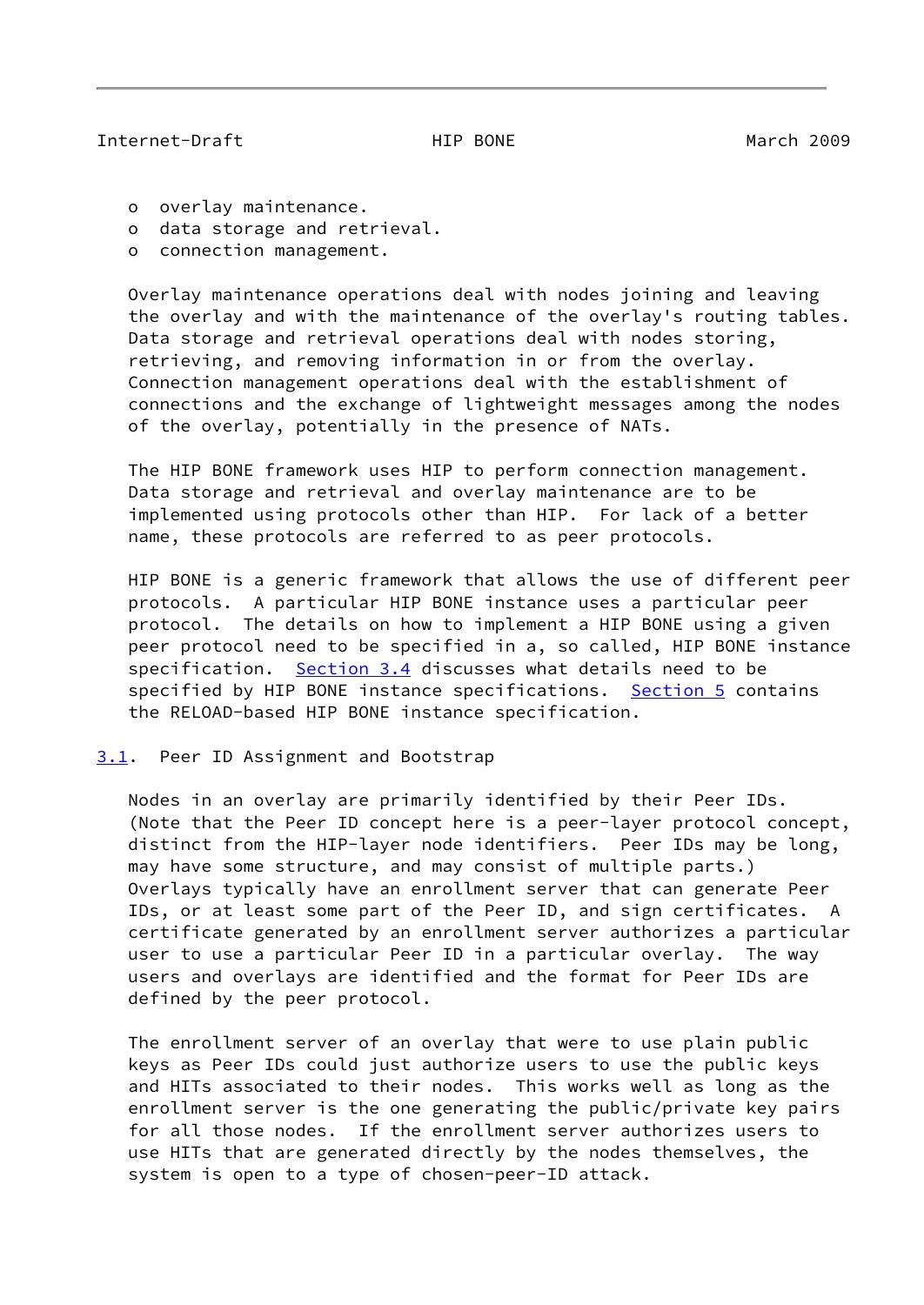However, in some cases it is impractical to have the enrollment server generate public/private key pairs for devices. In these

Camarillo, et al. Expires September 10, 2009 [Page 9]

<span id="page-10-1"></span>Internet-Draft HIP BONE March 2009

 cases, the enrollment server simply generates Peer IDs whose format is defined by the peer protocol used in the overlay. Since HIP needs ORCHIDs (and not any type of Peer ID) to work, hosts in the overlay will transform their Peer IDs into ORCHIDs, for example, by taking a hash of the Peer IDs or taking a hash of the Peer ID and the public key. That is a similar process to the one a host follows to generate a HIT from a public key. In such scenarios, each host will need a certificate (e.g., in their HIP base exchanges) provided by the enrollment server to prove that they are authorized to use a particular ORCHID in the overlay. Depending on how the certificates are constructed, they typically also need to contain the host's self generated public key. Depending on how the Peer IDs and public keys are attributed, different scenarios become possible. For example, the Peer IDs may be attributed to users, there may be user public key identifiers, and there may be separate host public key identifiers. Authorisation certificates can be used to bind the different types of identifiers together.

 Bootstrap issues such as how to locate an enrollment or a bootstrap server belong to the peer protocol.

### <span id="page-10-0"></span>[3.2](#page-10-0). Connection Establishment

 Nodes in an overlay need to establish connection with other nodes in different cases. For example, a node typically has connections to the nodes in its forwarding table. Nodes also need to establish connections with other nodes in order to exchange application-layer messages.

 As discussed earlier, HIP uses the base exchange to establish connections. A HIP endpoint (the initiator) initiates a HIP base exchange with a remote endpoint by sending an I1 packet. The initiator sends the I1 packet to the remote endpoint's locator. Initiators that do not have any locator for the remote endpoint need to use a rendezvous service. Traditionally, a HIP rendezvous server [\[RFC5204](https://datatracker.ietf.org/doc/pdf/rfc5204)] has provided such a rendezvous service. In HIP BONE, the overlay itself provides the rendezvous service.

Therefore, in HIP BONE, a node uses an I1 packet (as usual) to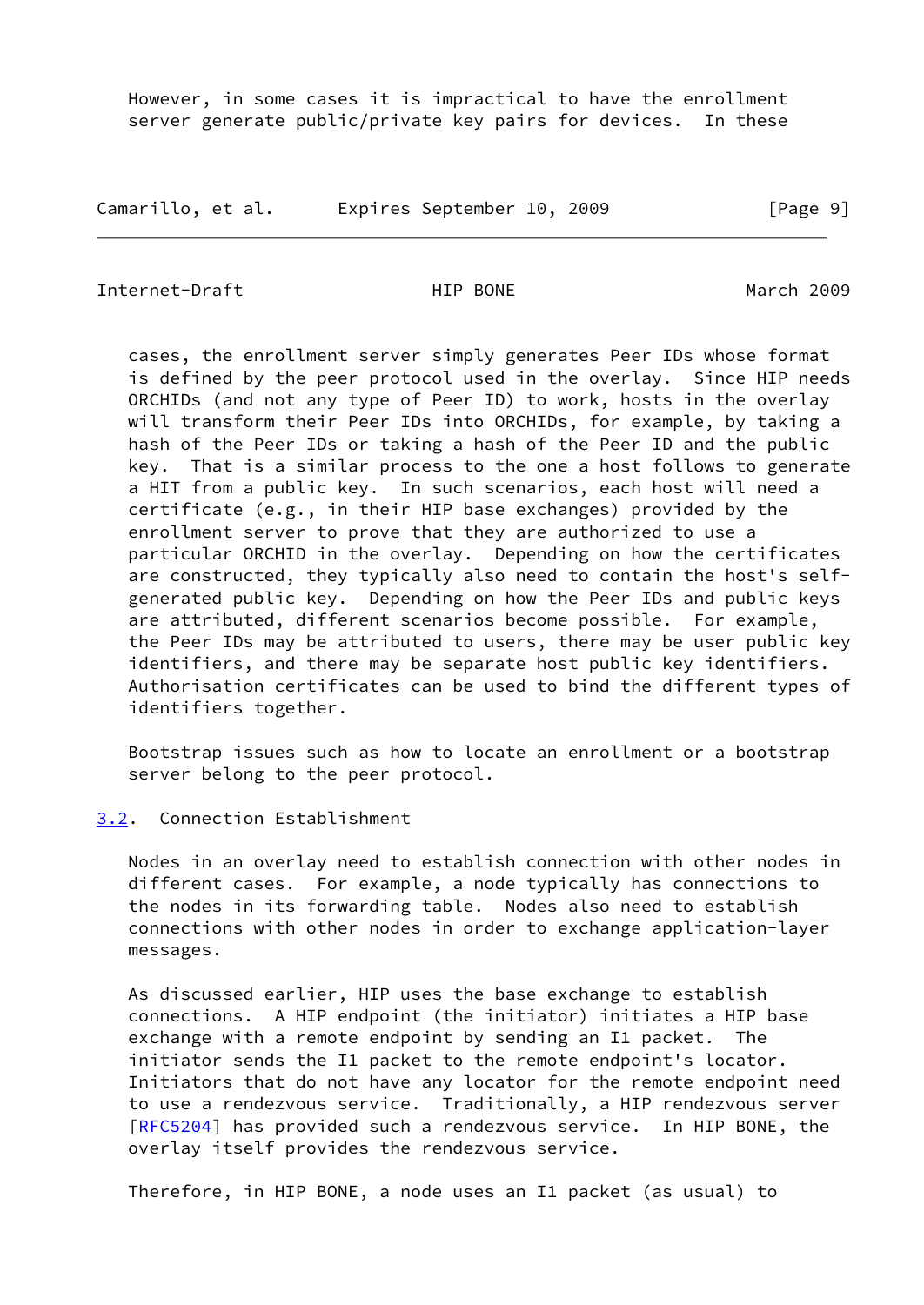establish a connection with another node in the overlay. Nodes in the overlay forward I1 packets in a hop-by-hop fashion according to the overlay's routing table towards its destination. This way, the overlay provides a rendezvous service between the nodes establishing the connection. If the overlay nodes have active connections with other nodes in their forwarding tables and if those connections are protected (typically with IPsec ESP), I1 packets may be sent over protected connections between nodes. Alternatively, if there no such an active connection but the node forwarding the I1 packet has a

| Camarillo, et al. | Expires September 10, 2009 |  | [Page 10] |
|-------------------|----------------------------|--|-----------|
|-------------------|----------------------------|--|-----------|

<span id="page-11-1"></span>Internet-Draft HIP BONE March 2009

 valid locator for the next hop, the I1 packets may be forwarded directly, in a similar fashion to how I1 packets are today forwarded by a HIP rendezvous server.

 Since HIP supports NAT traversal, a HIP base exchange over the overlay will perform an ICE offer/answer exchange between the nodes that are establishing the connection. In order to perform this exchange, the nodes need to first gather candidate addresses. Which nodes can be used to obtain reflexive address candidates and which ones can be used to obtain relayed candidates is defined by the peer protocol.

# <span id="page-11-0"></span>[3.3](#page-11-0). Lightweight Message Exchanges

 In some cases, nodes need to perform a lightweight query to another node (e.g., a request followed by a single response). In this situation, establishing a connection using the mechanisms in [Section 3.2](#page-10-0) for a simple query would be an overkill. A better solution is to forward a HIP message through the overlay with the query and another one with the response to the query. The payload of such HIP packets is integrity protected [\[I-D.nikander-hip-hiccups](#page-18-2)]. Nodes in the overlay forward this HIP packet in a hop-by-hop fashion according to the overlay's routing table towards its destination, typically through the protected connections established between them. Again, the overlay acts as a rendezvous server between the nodes exchanging the messages.

<span id="page-11-2"></span>[3.4](#page-11-2). HIP BONE Instantiation

As discussed in  $Section 3$ , HIP BONE is a generic framework that allows the use of different peer protocols. A particular HIP BONE instance uses a particular peer protocol. The details on how to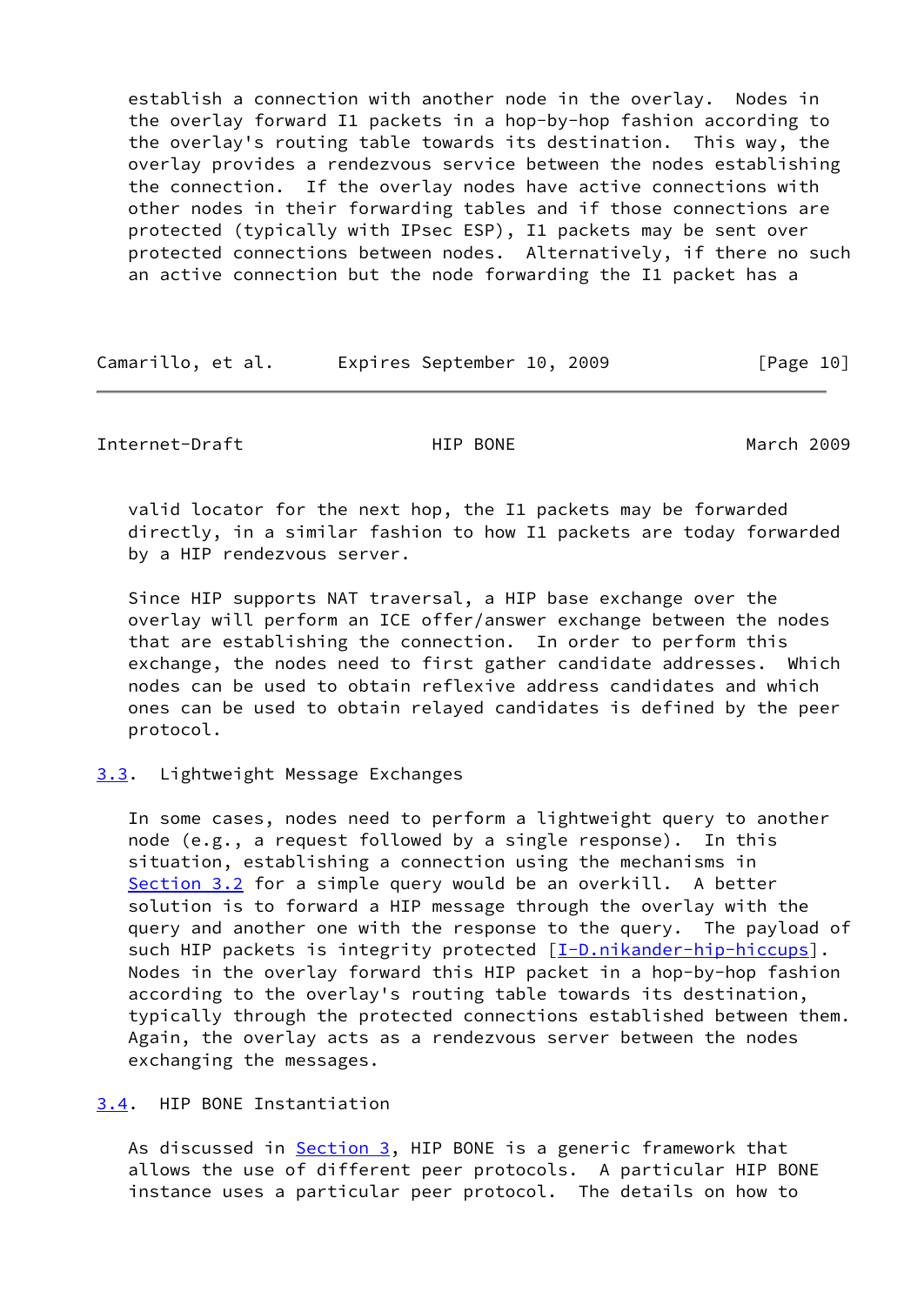implement a HIP BONE using a given peer protocol need to be specified in a, so called, HIP BONE instance specification. A HIP BONE instance specification needs to define:

- o the peer protocol to be used.
- o how to transform the peer IDs used by the peer protocol into the ORCHIDs that will be used in HIP.
- o which peer protocol primitives trigger HIP messages.

[Section 5](#page-13-0) contains the RELOAD-based HIP BONE instance specification.

 It is assumed that areas not covered by a particular HIP BONE instance specification are specified by the peer protocol or elsewhere. These areas include:

| Camarillo, et al. |  | Expires September 10, 2009 |  |  | [Page 11] |
|-------------------|--|----------------------------|--|--|-----------|
|-------------------|--|----------------------------|--|--|-----------|

<span id="page-12-1"></span>Internet-Draft HIP BONE March 2009

- o the algorithm to create the overlay (e.g., a DHT).
- o Overlay maintenance functions.
- o data storage and retrieval functions.
- o format and structure of peer IDs.
- o the process for obtaining a peer ID.
- o overlay identification.
- o bootstrap function
- o how to select STUN and TURN servers for the candidate address collection process in NAT traversal scenarios.
- o for what type of traffic or messages it is appropriate to use lightweight message exchanges.

 Note that the border between HIP BONE instance specification and a peer protocol specifications is blurry. Depending on how generic the specification of a given peer protocol is, its associated HIP BONE instance specification may need to specify more or less details. Also, a particular HIP BONE instance specification left certain areas unspecified in order to leave their configuration up to each particular overlays.

<span id="page-12-0"></span>[4](#page-12-0). Advantages of Using HIP BONE

 Using HIP BONE, as opposed to a peer protocol, to perform connection management in an overlay has a set of advantages. HIP BONE can be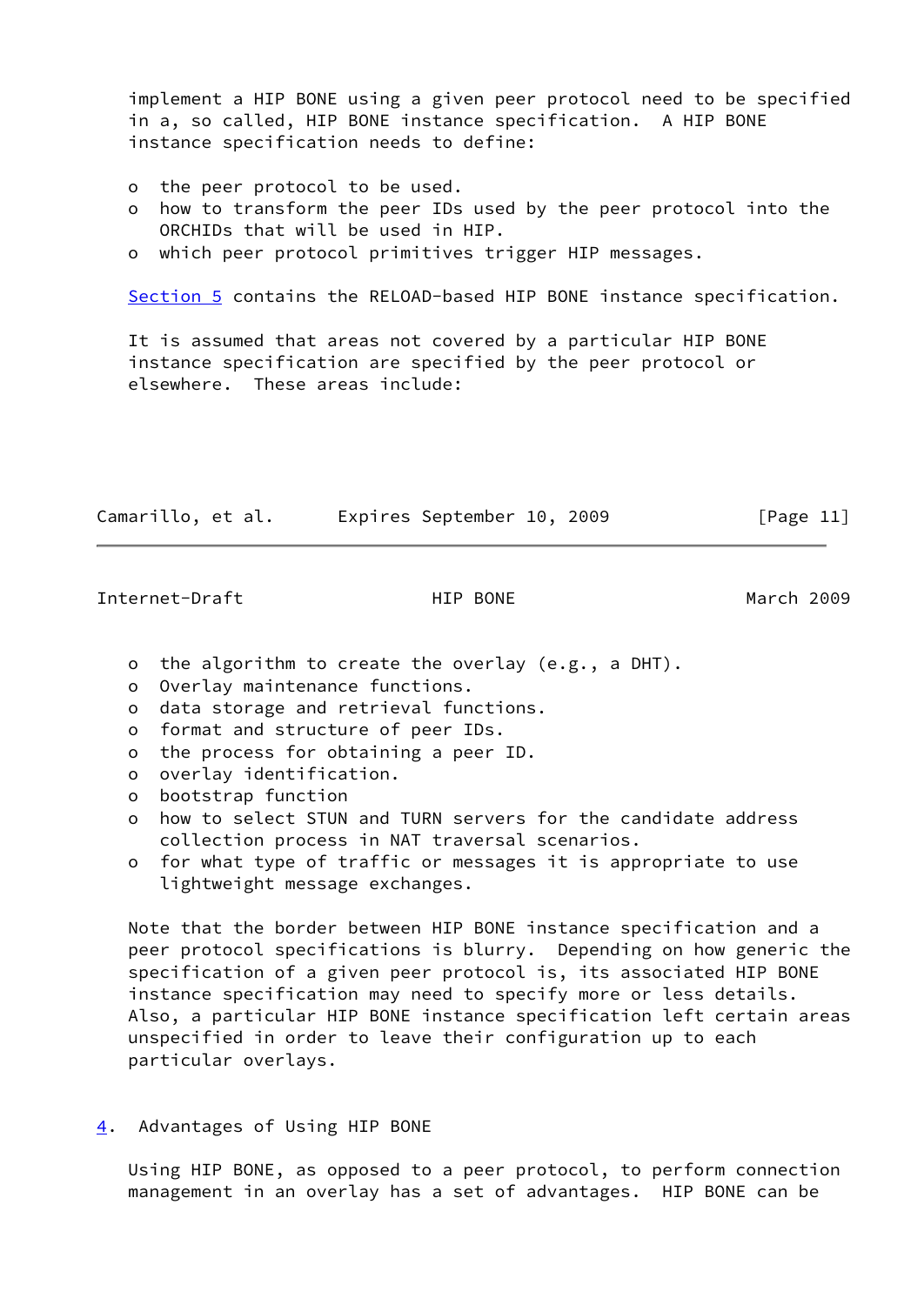used by any peer protocol. This keeps each peer protocol from defining primitives needed for connection management (e.g., primitives to establish connections and to tunnel messages through the overlay) and NAT traversal. Having this functionality at a lower layer allows multiple upper-layer protocols to take advantage of it.

 Additionally, having a solution that integrates mobility and multihoming is useful in many scenarios. Peer protocols do not typically specify mobility and multihoming solutions. Combining a peer protocol including NAT traversal with a separate mobility mechanism and a separate multihoming mechanism can easily lead to unexpected (and unpleasant) interactions.

<span id="page-13-0"></span>[5](#page-13-0). RELOAD-based HIP BONE Instance Specification

 This section specifies the RELOAD-based HIP BONE instance specification.

<span id="page-13-1"></span>[5.1](#page-13-1). Peer Protocol

 The peer protocol to be used is RELOAD, which is specified in [\[I-D.ietf-p2psip-base](#page-18-3)].

| Camarillo, et al. | Expires September 10, 2009 | [Page 12] |
|-------------------|----------------------------|-----------|
|-------------------|----------------------------|-----------|

<span id="page-13-3"></span>Internet-Draft HIP BONE March 2009

<span id="page-13-2"></span>[5.2](#page-13-2). Peer ID to ORCHID Transformation

 RELOAD uses 128 bit peer IDs called Node-IDs. Since HIP uses 128 bit ORCHIDs, a peer's RELOAD Node-ID is used as the peer's ORCHID.

<span id="page-13-4"></span>[5.3](#page-13-4). Mapping between Protocol Primitives and HIP Messages

 The Attach procedure in RELOAD establishes a connection between two peers. This procedure is performed using the AttachReq and AttachAns messages. When HIP is used, the Attach procedure is performed by using a HIP base exchange. That is, peers send HIP I1 messages instead of RELOAD AttachReq messages.

 The RELOAD AttachLite procedure is used for the same purpose as the Attach procedure in scenarios with no NATs. When HIP is used, the AttachLite procedure is also performed by using a HIP base exchange. That is, peers send HIP I1 messages instead of RELOAD AttachLiteReq messages.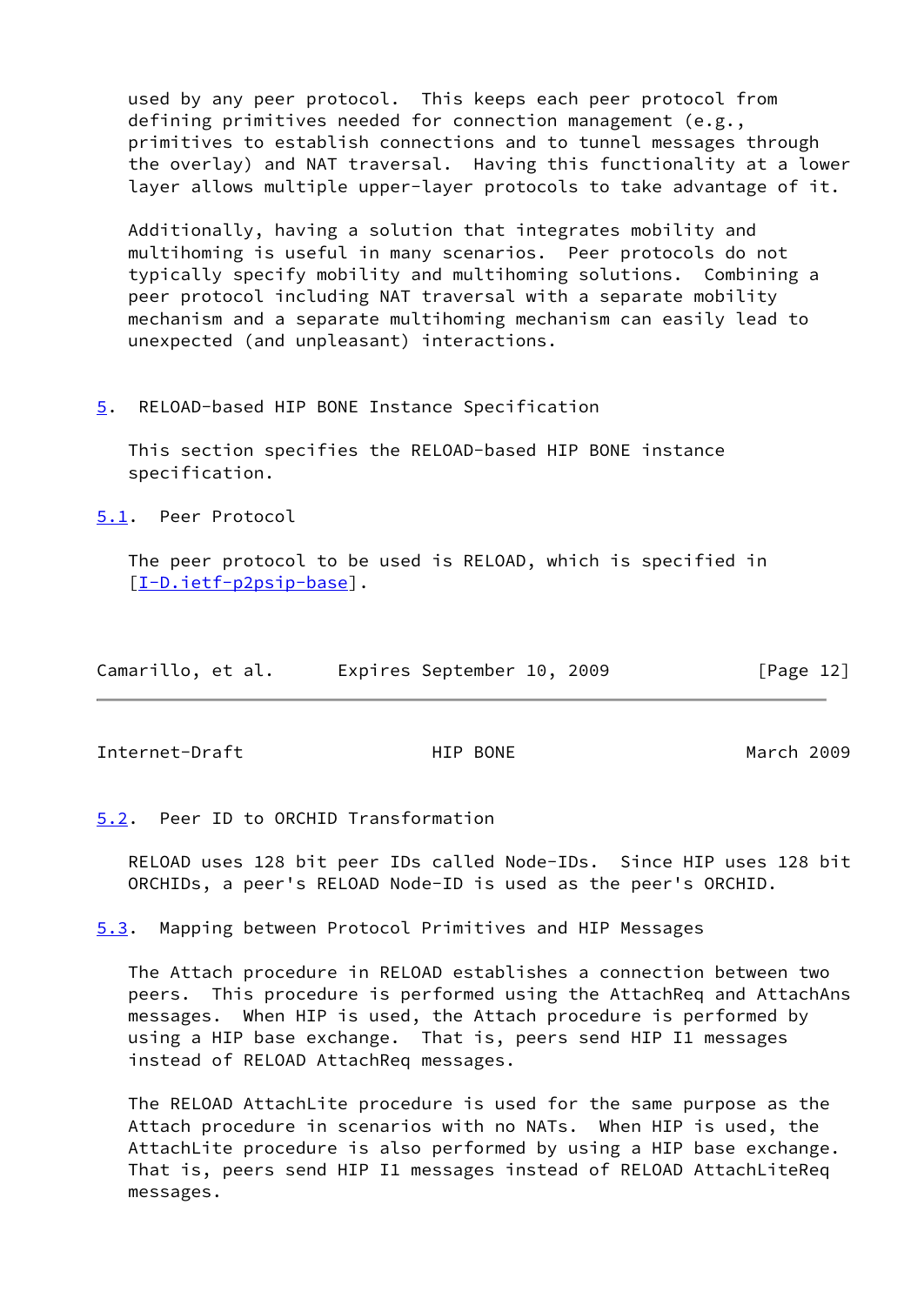OPEN ISSUE: The RELOAD forwarding header carries Via and Destination lists. We should have the same functionality in HIP so that I1s can be source routed and R1s can use symmetric routing. The destination HIT for the I1 packet would be the destination peer. The header fields defined in [RFC 5204](https://datatracker.ietf.org/doc/pdf/rfc5204) (RVS) and in the NAT traversal draft can be used to implement that functionality or as templates to specify new header fields that implement that functionality.

 OPEN ISSUE: RELOAD mandates TLS. That is, it does not support plain TCP or UDP. If HIP is used like this, there will be double encryption (avoidable using a null encryption algorithm at one of the levels) and double authentication.

# <span id="page-14-0"></span>[6](#page-14-0). Architectural Considerations

 Architecturally, HIP can be considered to create a new thin "waist" layer on the top of the IPv4 and IPv6 networks; see Figure 3. The HIP layer itself consist of the HIP signalling protocol and one or more data transport protocols; see Figure 4. The HIP signalling packets and the data transport packets can take different routes. In the HIP BONE, the HIP signalling packets are typically first routed through the overlay and then directly (if possible), while the data transport packets are typically routed only directly between the end points.

| Camarillo, et al. |  | Expires September 10, 2009 |  | [Page 13] |  |
|-------------------|--|----------------------------|--|-----------|--|
|                   |  |                            |  |           |  |

Internet-Draft HIP BONE March 2009

|      | Transport (using HITs or LSIs) |
|------|--------------------------------|
|      | HTP                            |
| IPv4 | IP <sub>v6</sub>               |

Figure 3: HIP as a thin waist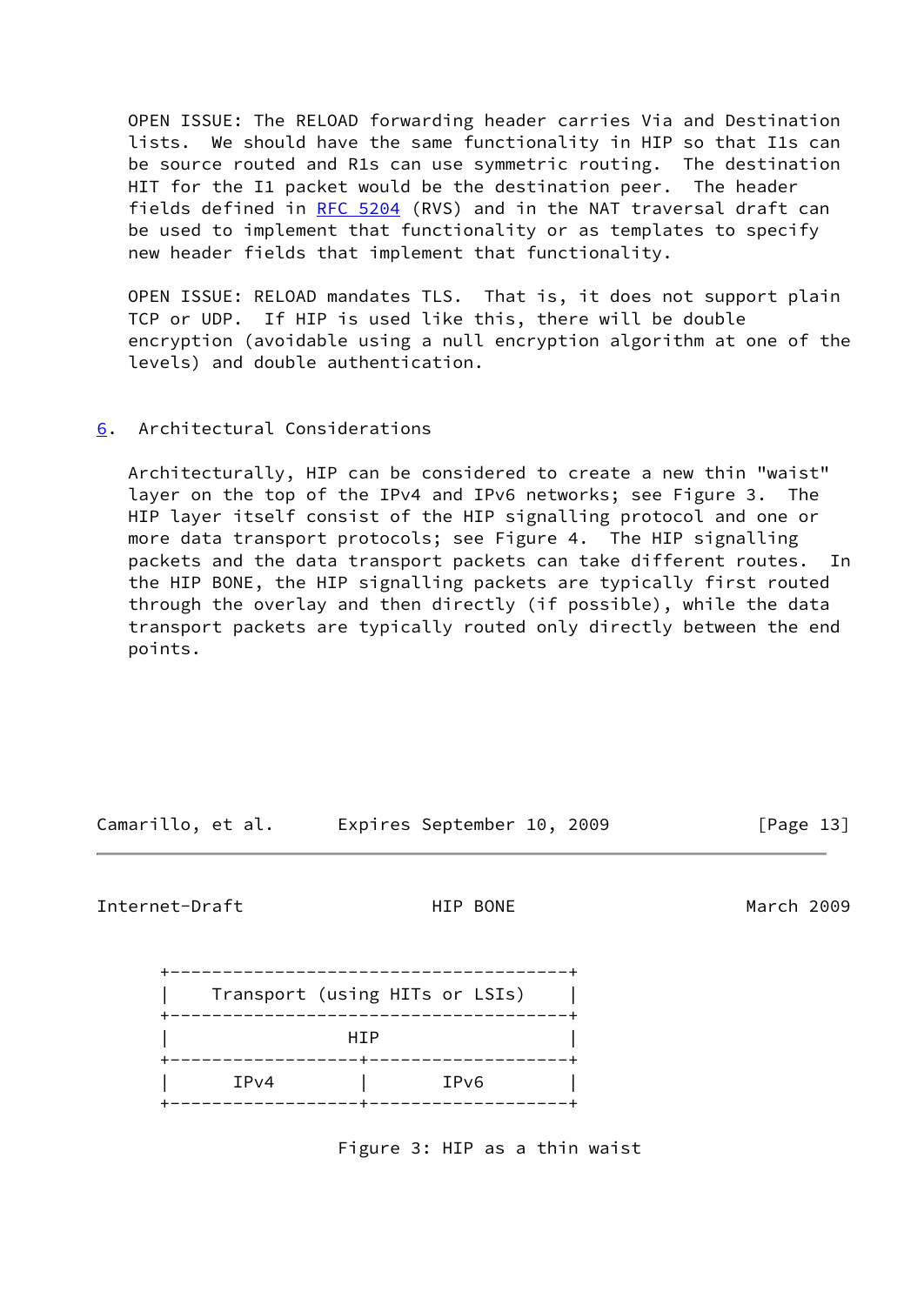| $HP$ signalling   data transports |  |  |
|-----------------------------------|--|--|
|                                   |  |  |

Figure 4: HIP layer structure

 In HIP BONE, the peer protocol creates a new signalling layer on the top of HIP signalling. It is used to set up forwarding paths for HIP signalling messages. This is a similar relationship that an IP routing protocol, such as OSPF, has to the IP protocol itself. In the HIP BONE case, the peer protocol plays a role similar to OSPF, and HIP plays a role similar to IP. The ORCHIDs are used for forwarding HIP packets according to the information in the routing tables. The peer protocols are used to exchange routing information based on Peer IDs and public keys, and to construct the routing tables.

 Architecturally, routing tables are located between the peer protocol and HIP, as shown in Figure 5. The peer protocol constructs the routing table and keeps it updated. The HIP layer accesses the routing table in order to make routing decisions. The bootstrap of a HIP BONE overlay does not create circular dependencies between the peer protocol (which needs to use HIP to establish connections with other nodes) and HIP (which needs the peer protocol to know how to route messages to other nodes) for the same reasons as the bootstrap of an IP network does not create circular dependencies between OSPF and IP. The first connections established by the peer protocol are with nodes whose locators are known. HIP establishes those connections as any connection between two HIP nodes where no overlays are present. That is, there is no need for the overlay to provide a rendezvous service for those connections.

<span id="page-15-0"></span>Camarillo, et al. Expires September 10, 2009 [Page 14] Internet-Draft HIP BONE March 2009 +--------------------------------------+ Peer protocol **cancer**  +--------------------------------------+ Routing table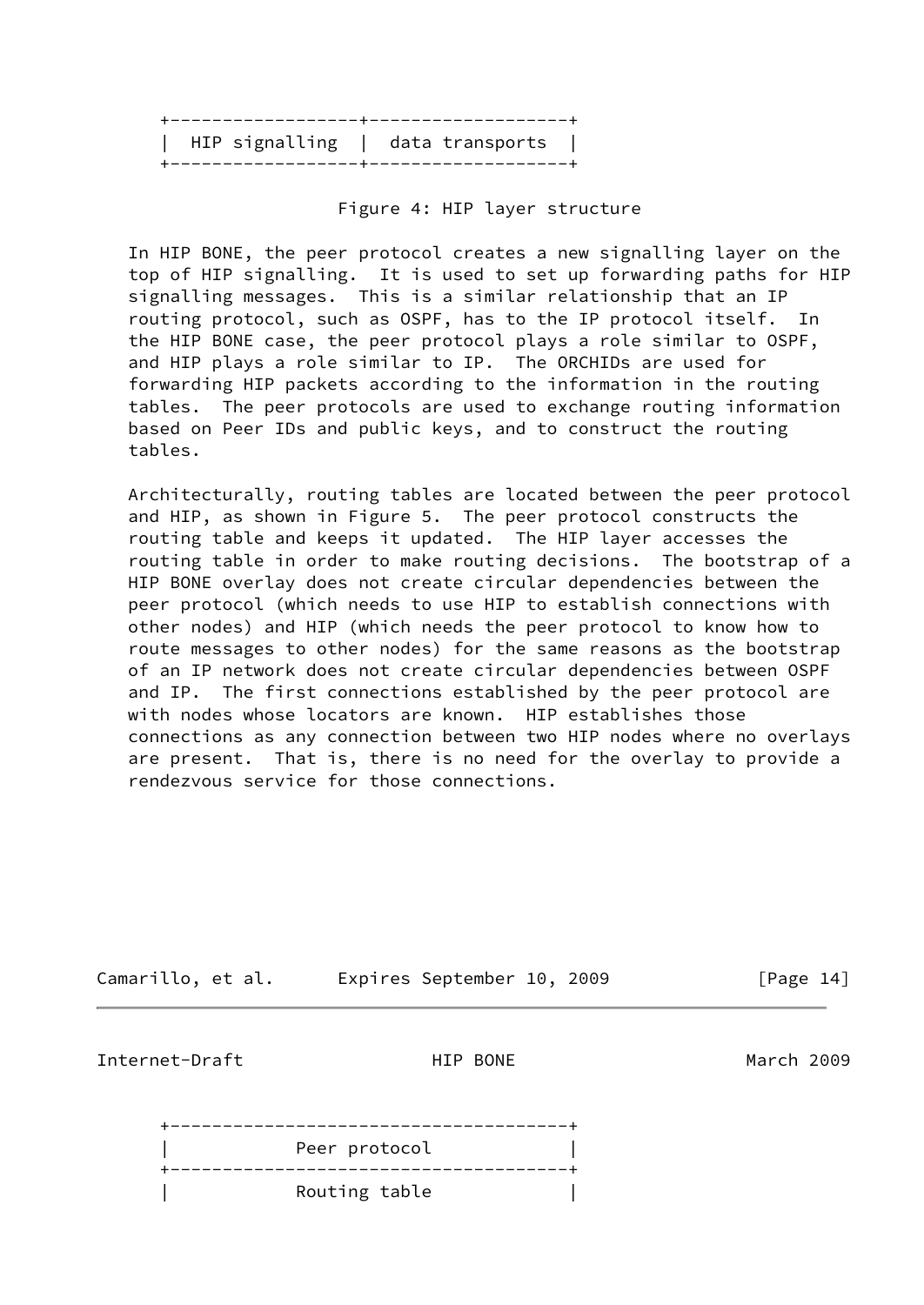| --- | <u> 1999 - Jan Bernard Alexander (</u> | ___ |
|-----|----------------------------------------|-----|
|     | <b>HTP</b>                             |     |
| - - |                                        |     |

# Figure 5: Routing tables

 It is possible that different overlays use different routing table formats. For example, the structure of the routing tables of two overlays based on different DHTs (Distributed Hash Tables) may be very different. In order to make routing decisions, the HIP layer needs to convert the routing table generated by the peer protocol into a forwarding table that allows the HIP layer select a next-hop for any packet being routed.

 In HIP BONE, the HIP usage of public keys and deriving ORCHIDs through a hash function can be utilised at the peer protocol side to better secure routing table maintenance and to protect against chosen-peer-ID attacks.

 The HIP BONE allows quite a lot of flexibility how to arrange the different protocols in detail. Figure 6 shows one potential stack structure.

| peer protocols           | media            |  |  |
|--------------------------|------------------|--|--|
| HIP signalling<br>$\Box$ | data transport   |  |  |
| non-NAT<br>NAT<br>IPv4   | IP <sub>v6</sub> |  |  |
|                          |                  |  |  |

### Figure 6: Example HIP BONE stack structure

# <span id="page-16-0"></span>[7](#page-16-0). Security Considerations

TBD.

Camarillo, et al. Expires September 10, 2009 [Page 15]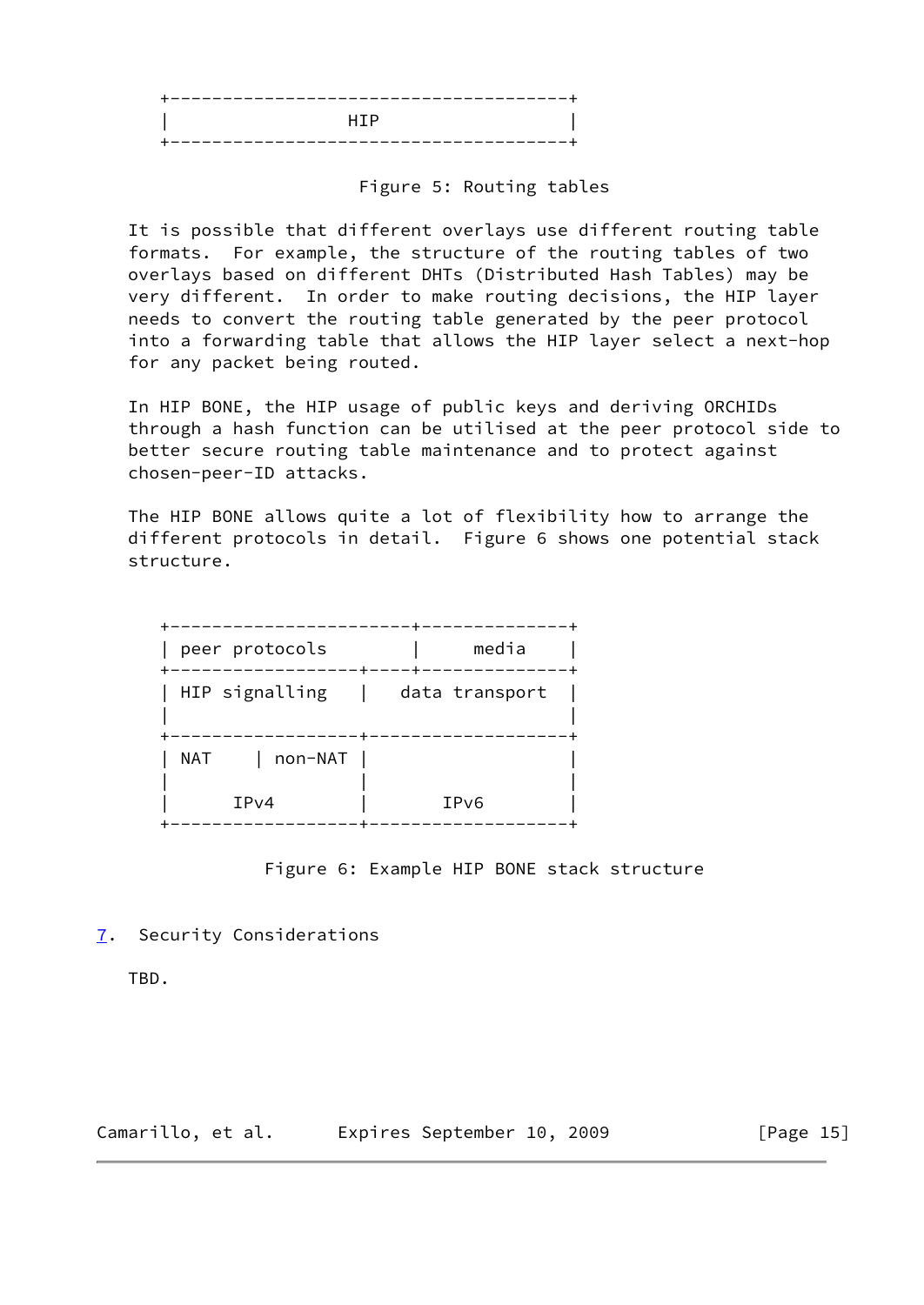<span id="page-17-1"></span><span id="page-17-0"></span>[8](#page-17-0). Acknowledgements

 HIP BONE is based on ideas coming from conversations and discussions with a number of people in the HIP and P2PSIP communities. In particular, Philip Matthews, Eric Cooper, Joakim Koskela, Thomas Henderson, Bruce Lowekamp, and Miika Komu provided useful input on HIP BONE.

<span id="page-17-2"></span>[9](#page-17-2). IANA Considerations

This document does not contain any IANA actions.

- <span id="page-17-3"></span>[10.](#page-17-3) Normative References
	- [RFC4843] Nikander, P., Laganier, J., and F. Dupont, "An IPv6 Prefix for Overlay Routable Cryptographic Hash Identifiers (ORCHID)", [RFC 4843](https://datatracker.ietf.org/doc/pdf/rfc4843), April 2007.
	- [RFC5201] Moskowitz, R., Nikander, P., Jokela, P., and T. Henderson, "Host Identity Protocol", [RFC 5201](https://datatracker.ietf.org/doc/pdf/rfc5201), April 2008.
	- [RFC5202] Jokela, P., Moskowitz, R., and P. Nikander, "Using the Encapsulating Security Payload (ESP) Transport Format with the Host Identity Protocol (HIP)", [RFC 5202](https://datatracker.ietf.org/doc/pdf/rfc5202), April 2008.
	- [RFC5204] Laganier, J. and L. Eggert, "Host Identity Protocol (HIP) Rendezvous Extension", [RFC 5204](https://datatracker.ietf.org/doc/pdf/rfc5204), April 2008.
	- [RFC5205] Nikander, P. and J. Laganier, "Host Identity Protocol (HIP) Domain Name System (DNS) Extensions", [RFC 5205,](https://datatracker.ietf.org/doc/pdf/rfc5205) April 2008.
	- [RFC5206] Nikander, P., Henderson, T., Vogt, C., and J. Arkko, "End- Host Mobility and Multihoming with the Host Identity Protocol", [RFC 5206](https://datatracker.ietf.org/doc/pdf/rfc5206), April 2008.
	- [RFC5338] Henderson, T., Nikander, P., and M. Komu, "Using the Host Identity Protocol with Legacy Applications", [RFC 5338](https://datatracker.ietf.org/doc/pdf/rfc5338), September 2008.
	- [RFC5389] Rosenberg, J., Mahy, R., Matthews, P., and D. Wing, "Session Traversal Utilities for NAT (STUN)", [RFC 5389](https://datatracker.ietf.org/doc/pdf/rfc5389), October 2008.

<span id="page-17-4"></span>[I-D.ietf-hip-native-api]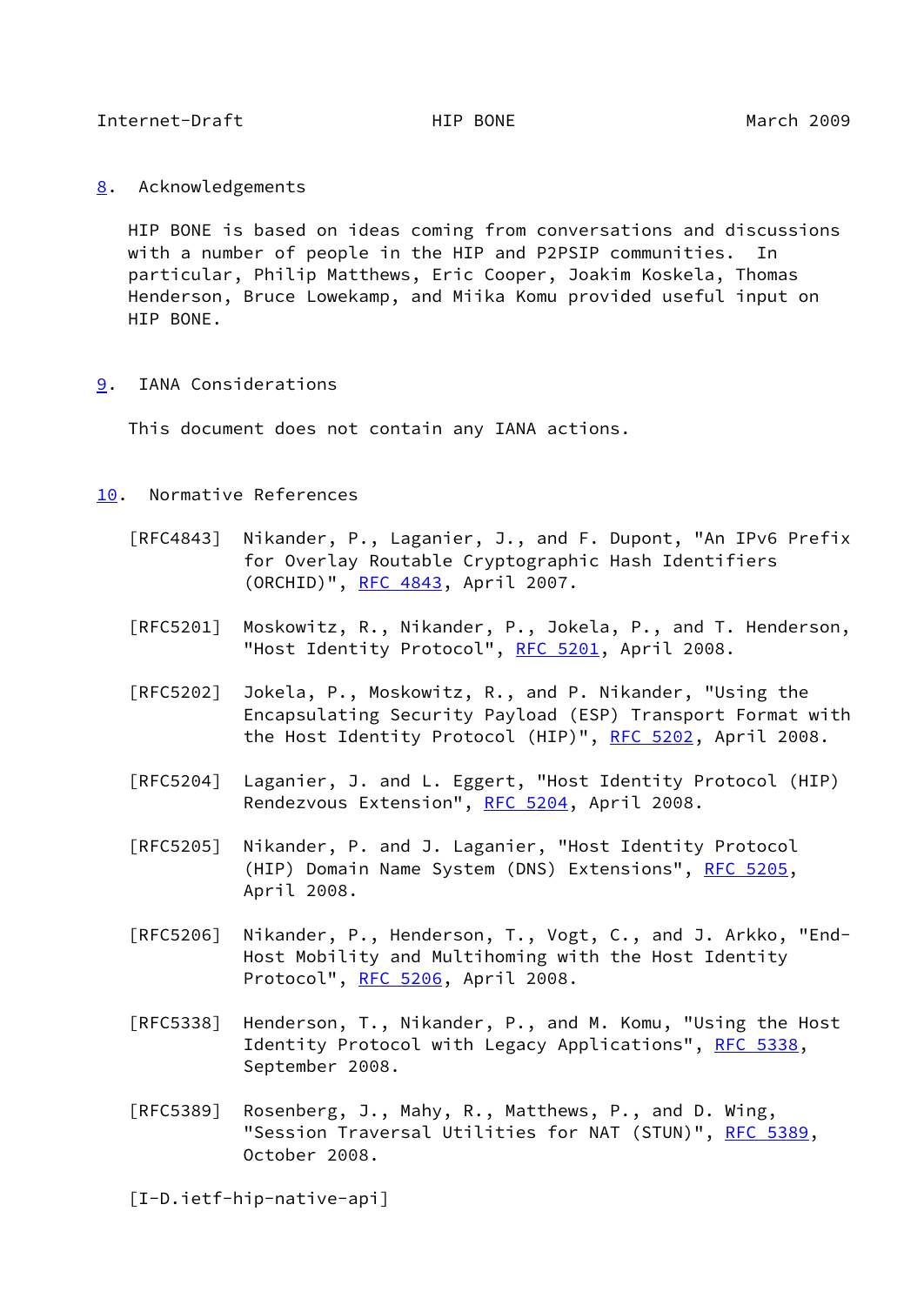| Camarillo, et al. |  | Expires September 10, 2009 |  | [Page 16] |  |
|-------------------|--|----------------------------|--|-----------|--|
|                   |  |                            |  |           |  |

<span id="page-18-0"></span>Internet-Draft HIP BONE March 2009

 Extensions for Host Identity Protocol (HIP)", [draft-ietf-hip-native-api-05](https://datatracker.ietf.org/doc/pdf/draft-ietf-hip-native-api-05) (work in progress), July 2008.

<span id="page-18-2"></span>[I-D.nikander-hip-hiccups]

 Nikander, P., Camarillo, G., and J. Melen, "HIP (Host Identity Protocol) Immediate Carriage and Conveyance of Upper- layer Protocol Signaling (HICCUPS)", [draft-nikander-hip-hiccups-01](https://datatracker.ietf.org/doc/pdf/draft-nikander-hip-hiccups-01) (work in progress), November 2008.

<span id="page-18-1"></span>[I-D.ietf-mmusic-ice]

 Rosenberg, J., "Interactive Connectivity Establishment (ICE): A Protocol for Network Address Translator (NAT) Traversal for Offer/Answer Protocols", [draft-ietf-mmusic-ice-19](https://datatracker.ietf.org/doc/pdf/draft-ietf-mmusic-ice-19) (work in progress), October 2007.

<span id="page-18-3"></span>[I-D.ietf-p2psip-base]

 Jennings, C., Lowekamp, B., Rescorla, E., Baset, S., and H. Schulzrinne, "REsource LOcation And Discovery (RELOAD) Base Protocol", [draft-ietf-p2psip-base-02](https://datatracker.ietf.org/doc/pdf/draft-ietf-p2psip-base-02) (work in progress), March 2009.

Authors' Addresses

 Gonzalo Camarillo Ericsson Hirsalantie 11 Jorvas 02420 Finland

Email: Gonzalo.Camarillo@ericsson.com

 Pekka Nikander Ericsson Hirsalantie 11 Jorvas 02420 Finland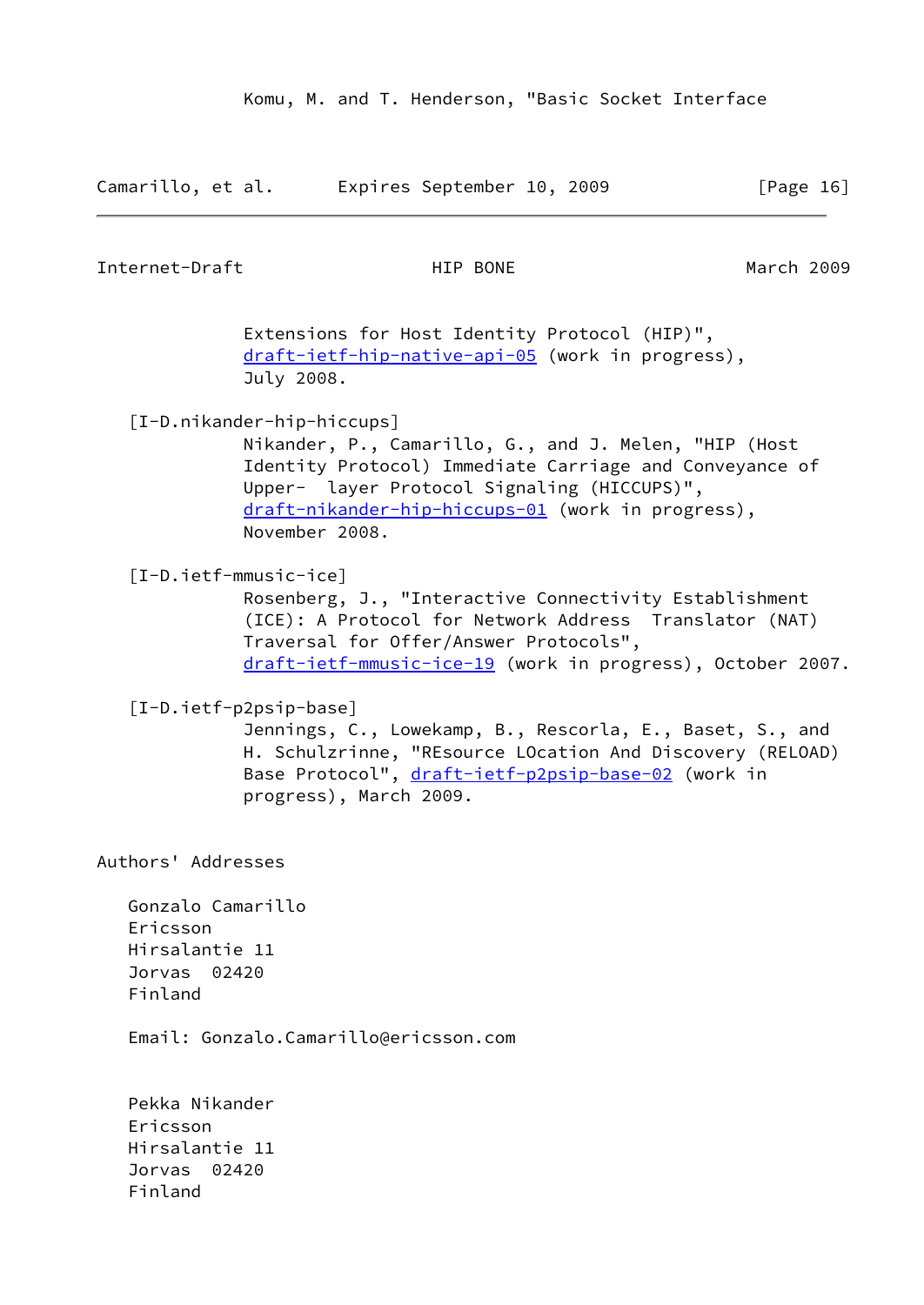Email: Pekka.Nikander@ericsson.com

| Camarillo, et al. |  | Expires September 10, 2009 |  | [Page 17] |  |
|-------------------|--|----------------------------|--|-----------|--|
|                   |  |                            |  |           |  |

Internet-Draft **HIP BONE** March 2009

 Jani Hautakorpi Ericsson Hirsalantie 11 Jorvas 02420 Finland

Email: Jani.Hautakorpi@ericsson.com

 Alan Johnston Avaya St. Louis, MO 63124

Email: alan@sipstation.com